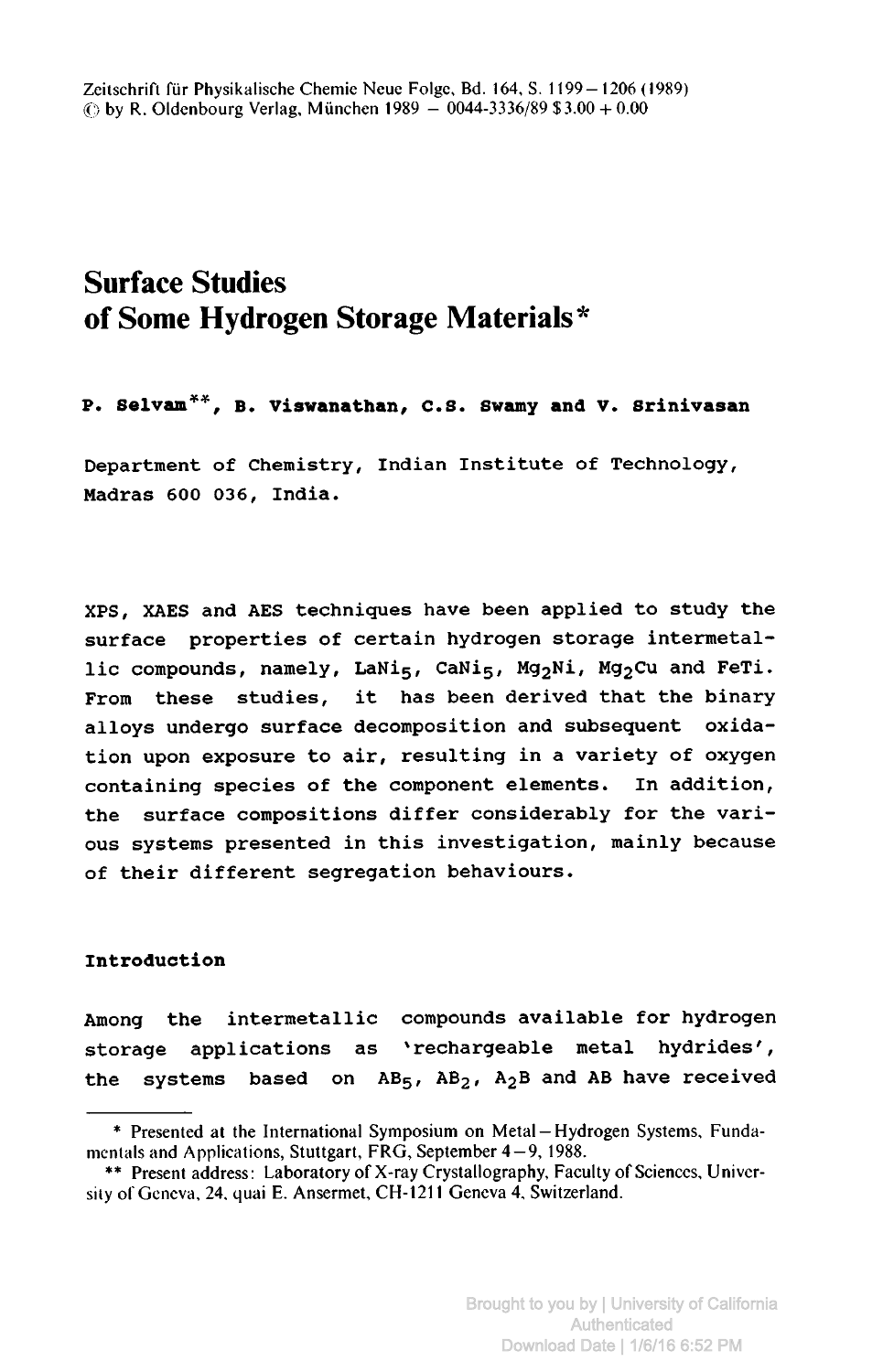considerable attention due to their ability to store large amounts of hydrogen /1,2/. Extensive studies have been reported on the bulk properties but not much information is available on the surface characteristics of these alloys. These materials have to be activated before they exhibit typical sorption processes, since, the alloy surfaces usually contaminated or passivated upon exposure to air. This deactivated surface in turn, retard the alloy-hydrogen reaction. Hence, the fundamental question that must be looked into, is, the phenomenon of surface poisoning.

The surface segregation of the constituent elements in binary alloy systems is well established. The segregated metal is prone to aerial oxidation. Thus, the oxidized metal surface hinders the interaction of the surface with hydrogen. On the basis of this, it may be probable that such intrinsic features are responsible for the regular activation procedures employed. The surface properties of the materials often play important role in determining sorption characteristics, such as, absorption and desorption processes. Therefore, the surface features of the intermetallic compounds are significant in regard to hydrogen uptake. We have reported several important aspects on the surface properties of these alloys elsewhere /2-10/. In this paper we present <sup>a</sup> comparative study on the surface properties of LaNi<sub>5</sub>, CaNi<sub>5</sub>, Mg<sub>2</sub>Ni, Mg<sub>2</sub>Cu and FeTi alloys.

#### Experimental

X-ray Photoelectron, X-ray induced Auger Electron and Auger Electron Spectroscopic (XPS, XAES & AES) data were obtained using an ESCALAB Mark II (UK) instrument. Commercial samples of the intermetallic compounds employed in this investigation were procured from Ergenics (USA). The experimental conditions and the procedures have been described elsewhere in detail /2,3,5,8/.

Brought to you by | University of California Authenticated Download Date | 1/6/16 6:52 PM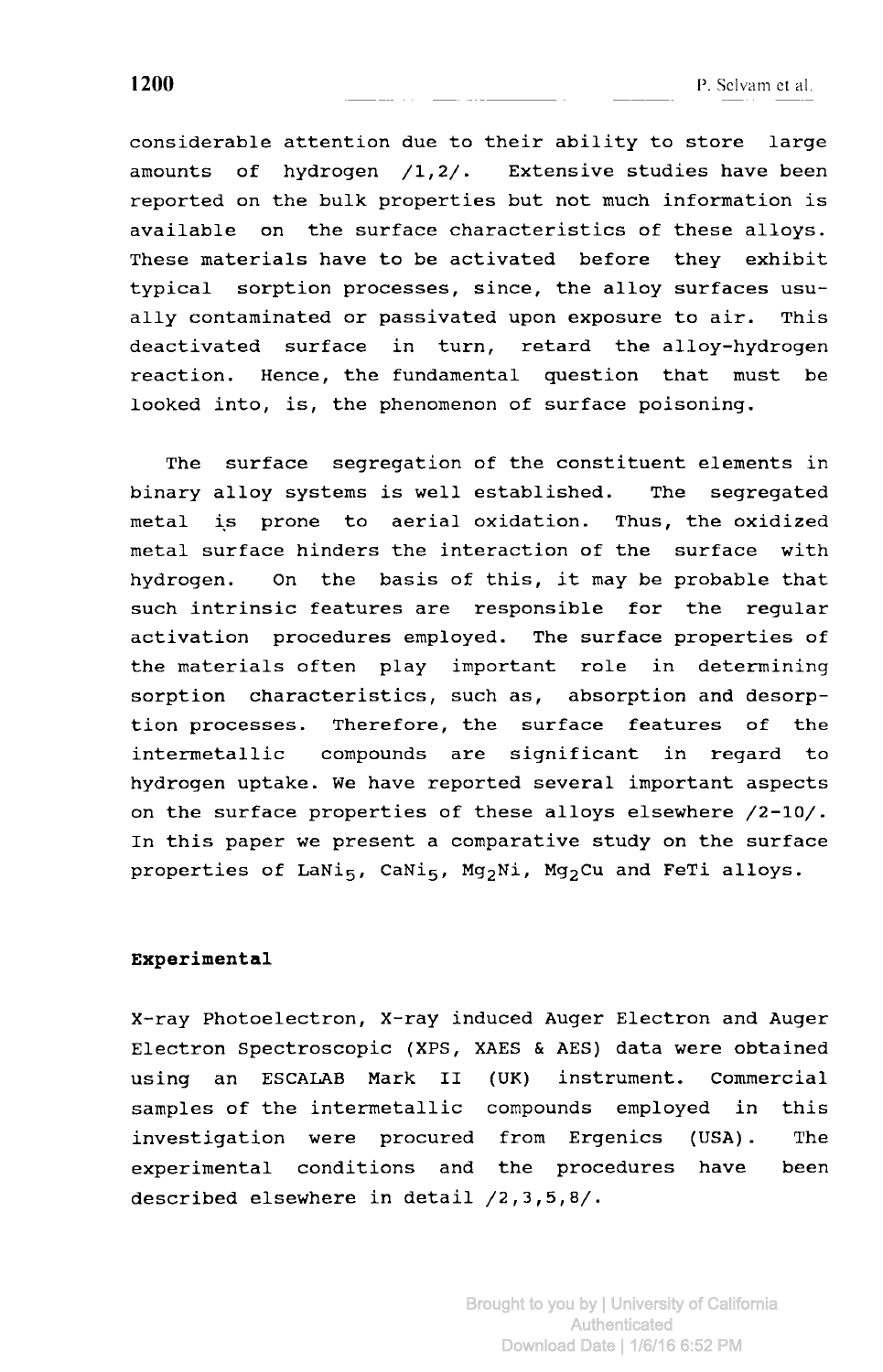### Results and Discussion

XPS core level studies on LaNi<sub>5</sub> and CaNi<sub>5</sub> reveal that the surface of the air exposed samples are oxidized (Fig. 1).



Fig.l. XPS lines of air exposed samples

As expected, the enrichment of La and Ca respectively on LaNi<sub>5</sub> and CaNi<sub>5</sub> were noticed. La(3d) and  $O(1s)$  spectra show that most of the La is present as  $La(OH)_{3}$  (~ 836.0 eV) on the outer surface. However, upon sputtering for short periods, La<sub>2</sub>0<sub>3</sub> (~ 834.8 eV) predominates  $/2,10/$ . The shift in the binding energy values for the hydroxide and oxide species were clearly observed. Inspection of C(ls) region of LaNi<sub>5</sub> suggests that additional oxygen is present on the sample as carbonate, though to <sup>a</sup> lesser extent /2,9,10/. Since La(3d<sub>5/2</sub>) region overlaps with Ni(2p<sub>3/2</sub>) region (see Fig.l), it complicates the analysis of the nature of the Ni species. However, the oxidized nature of the Ni species is deduced from the  $2p_3/2$ -satellite structures (~ 861.5-862.5 eV), as can be seen from Fig. 1 and from the 2 ${\tt p}_{1/2}$ -emission line /2,8-10/.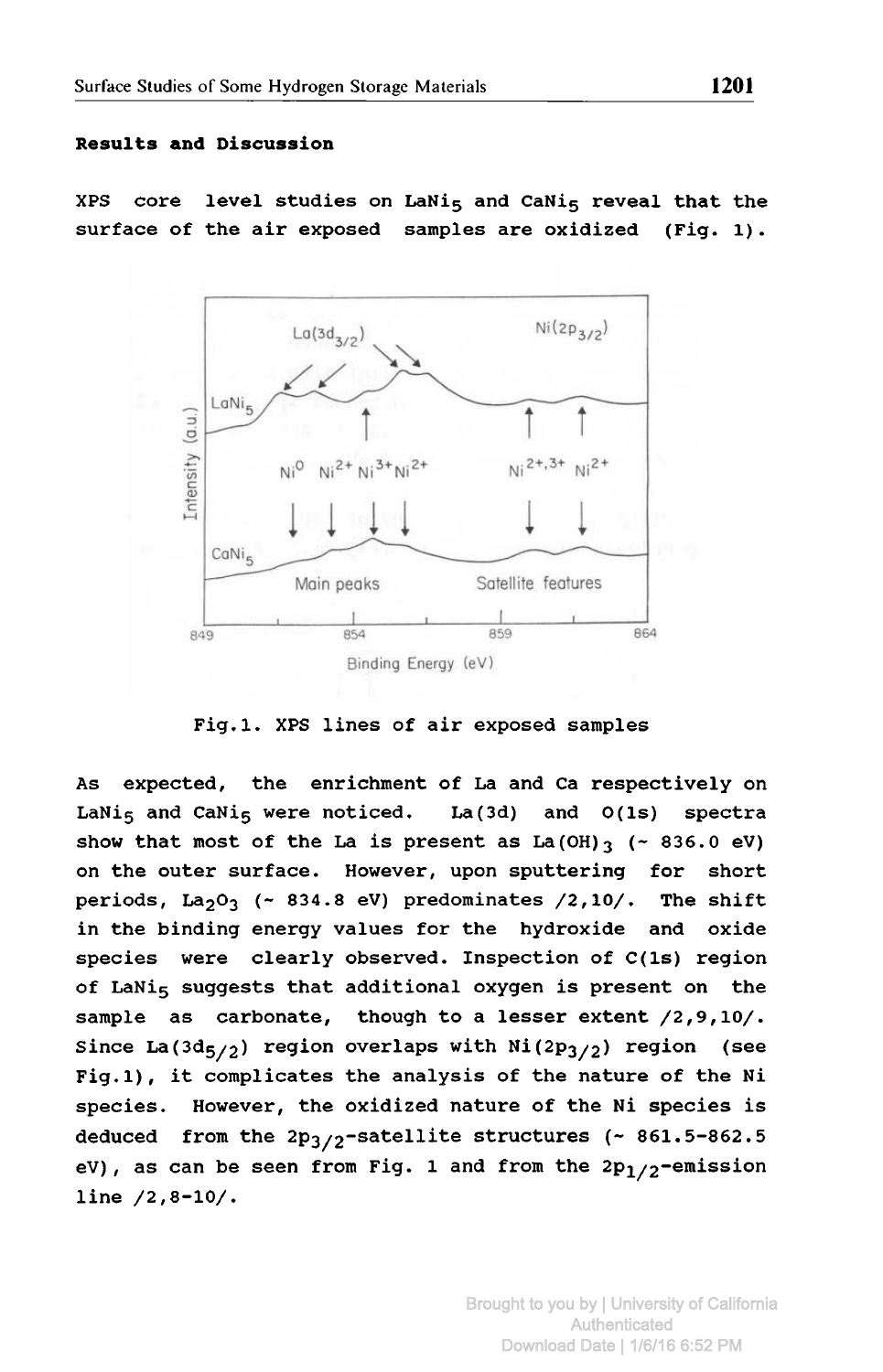In the case of CaNi<sub>5</sub>, the Ca(2p) region indicates the presence of Ca in the oxidized form, as  $Ca(OH)_{2}$  (~ 347.6) eV) and CaO  $(\sim 347.0 \text{ eV})$  /2,8,9/. In addition, evidences have been shown for the existence of large amounts of carbonate species on the top few layers , as deduced from the C(1s) and O(1s) peak positions /2,9,10/. The Ni(2p<sub>3/2</sub>)<br>spectra (Fig. 1) of CaNi<sub>s</sub> clearly indicates that the sur-(Fig. 1) of CaNi<sub>5</sub> clearly indicates that the surface Ni is completely oxidized. The spectra (both the core level and the satellite signals) also present distinctly the existence of various oxygenated Ni species, namely, NiO  $($   $\sim$  854.3 and  $\sim$  861.5 eV), Ni<sub>2</sub>O<sub>3</sub> ( $\sim$  855.5 and  $\sim$  861.5 eV) and  $Ni(OH)_{2}$  (~ 856.5 and ~ 862.7 eV).

The Ni(LMM) Auger transitions of LaNi<sub>5</sub> and CaNi<sub>5</sub> reveal the passivated nature of Ni (Fig.2). The broad spectrum



Fig.2. XAES lines of air exposed samples

itself is characteristic of the oxidized state of Ni. The presence of different types of Ni species, such as, NiO  $(- 843.3 \text{ and } -846.0 \text{ eV})$ ,  $Ni_{2}O_{3}$   $(- 844.4 \text{ eV})$  and  $Ni(OH)_{2}$ (- 842.0 eV) have also been deduced from the Auger lines and are indicated in the figure. It is interesting to note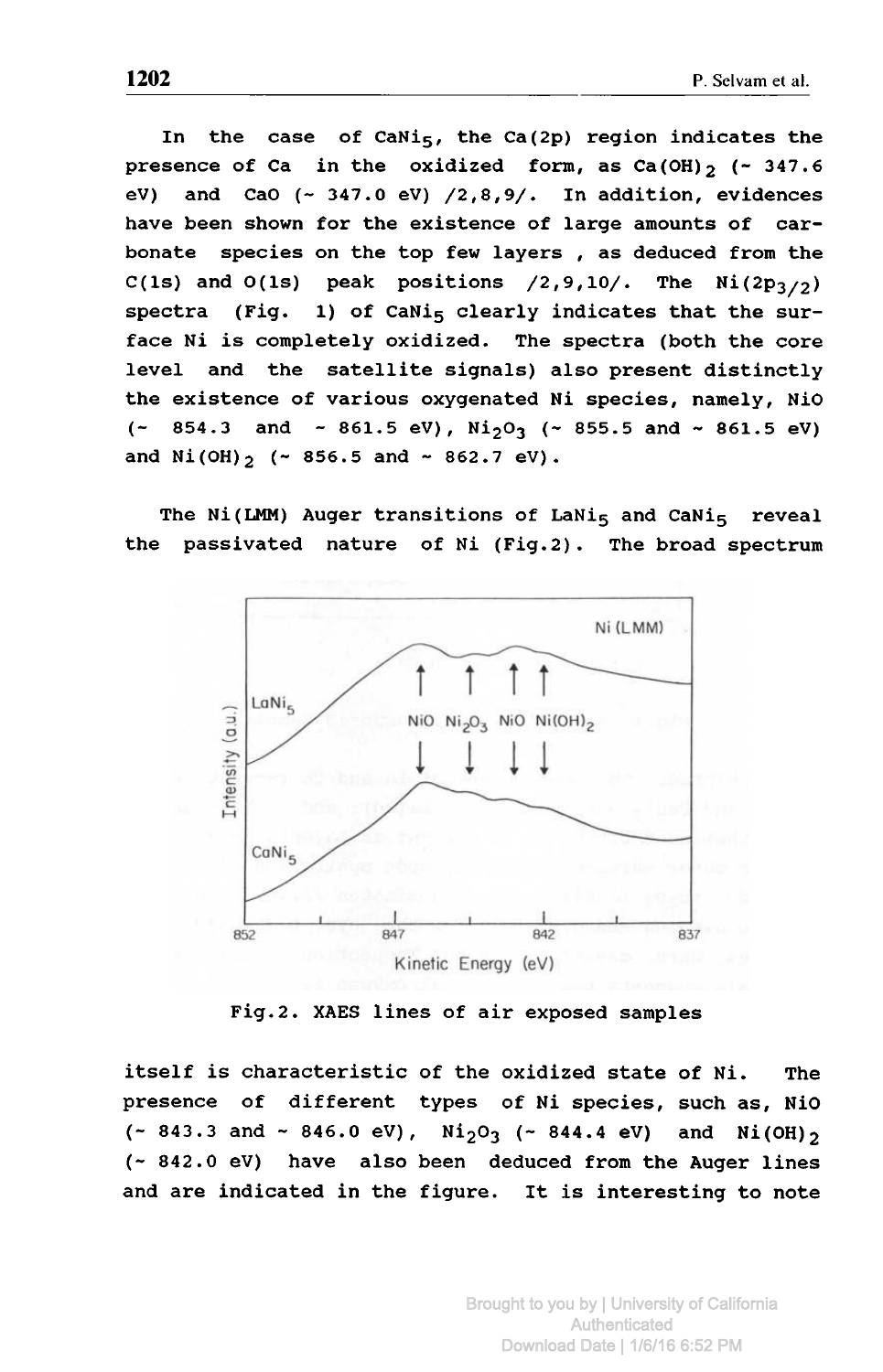from the results of both XPS and XAES that the surface Ni content on CaNi<sub>5</sub> is higher than that observed on LaNi<sub>5</sub> /8,10/. This surface enrichment was substantiated by the pronounced increase of adsorption of atmospheric CO<sub>2</sub> on the oxidized surface /9/.

In <sup>a</sup> similar way, we have reported /2,6,7/ that the Mgbased alloys, such as,  $Mg_2Ni$  and  $Mg_2Cu$  undergo decomposition leading to pronounced enrichment of Mg on the surface resulting in the formation of a mixture of MgO  $(-50.4 \text{ eV})$ and  $Mg(OH)_{2}$  (~ 51.2 eV). Unlike the LaNi<sub>5</sub> system, the hydroxide species are found to be smaller in amounts for the air exposed samples of the Mg-based alloys /10/. In the case of Mg<sub>2</sub>Ni, the Ni is also oxidized in an identical fashion to that of LaNis and CaNis, producing various oxygenated species. However, the relative surface Ni concentration is little owing to its composition. On the otherhand, the Mg<sub>2</sub>Cu system also shows a similar behaviour, namely, the oxidized nature of the surface copper species. Even though the Cu(2p<sub>3/2</sub>) region gives such information /10/, the Cu(LMM) Auger transition (Fig. 3) provides evi-



Fig.3. XAES line of Mg<sub>2</sub>Cu: (a) air exposed & (b) sputtered

Brought to you by | University of California Authenticated Download Date | 1/6/16 6:52 PM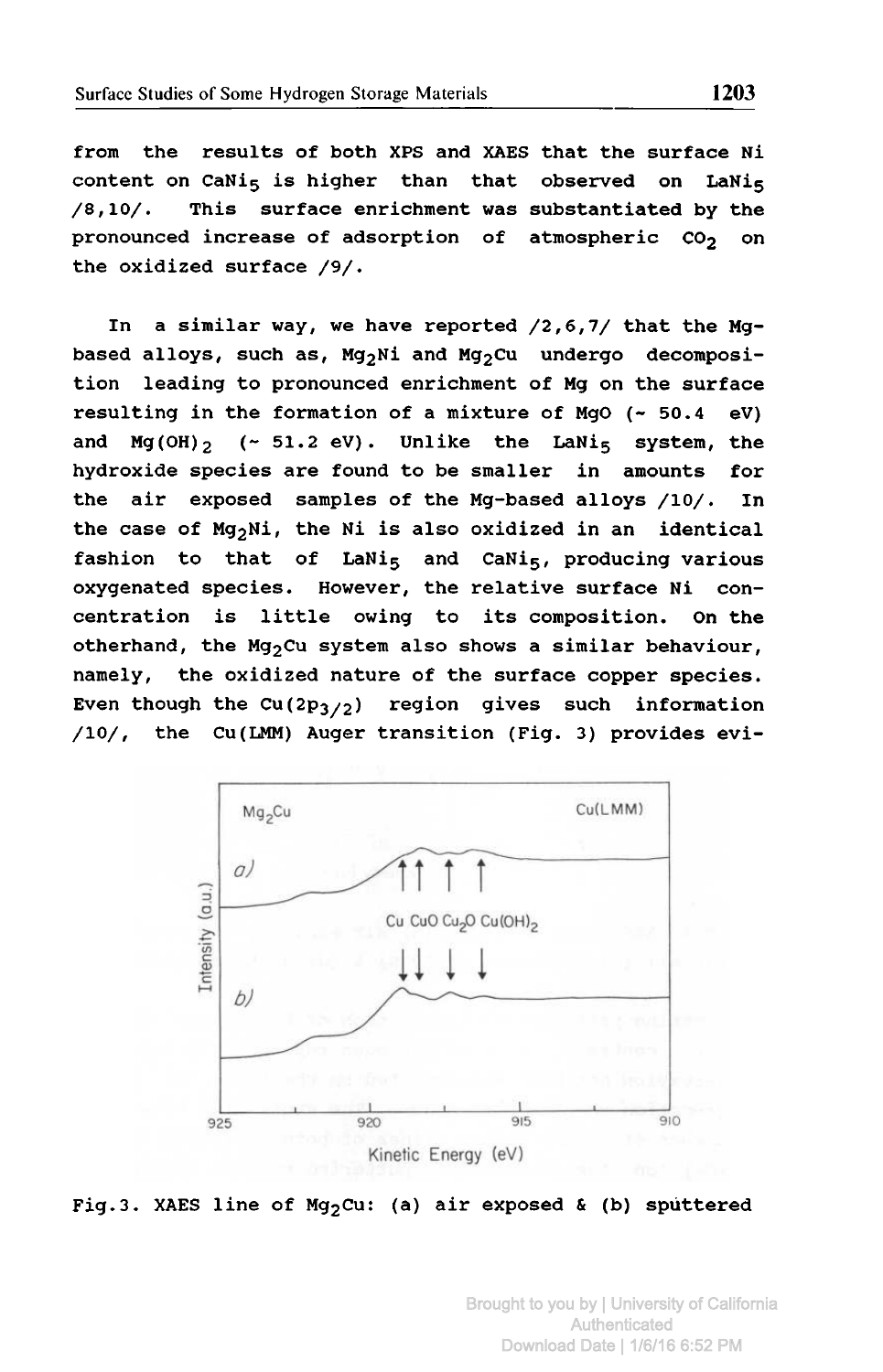dence for the different species, namely,  $Cu_2O$  (917.0 eV), CuO (918.3 eV) and  $Cu(OH)_{2}$  (916.3 eV). The carbonate species are also observed on the outer surface on both these alloys in a similar way to that of  $AB_5$  systems discussed earlier /9,10/.

AES studies on the air exposed FeTi alloy (Fig. 4) show the existence of Fe overlayers embedded on the Ti matrix



Fig.4. AES lines of FeTi: (a) air exposed; (b) sputtered (30 s); (c) sputtered (1800 s) & (d) sputtered (3600 s)

suggesting preferential segregation of Fe rather than Ti /2-5/, contrary to what has been reported /ll,12/. This observation has been demonstrated on the basis of surface segregation phenomena /2,3,10/. The study also reveals the presence of higher valent oxides of both Fe (Fe<sub>203</sub>) and Ti  $(Tio<sub>2</sub>)$  on the surface. Sputtering studies indicate the presence of various suboxides of the component elements of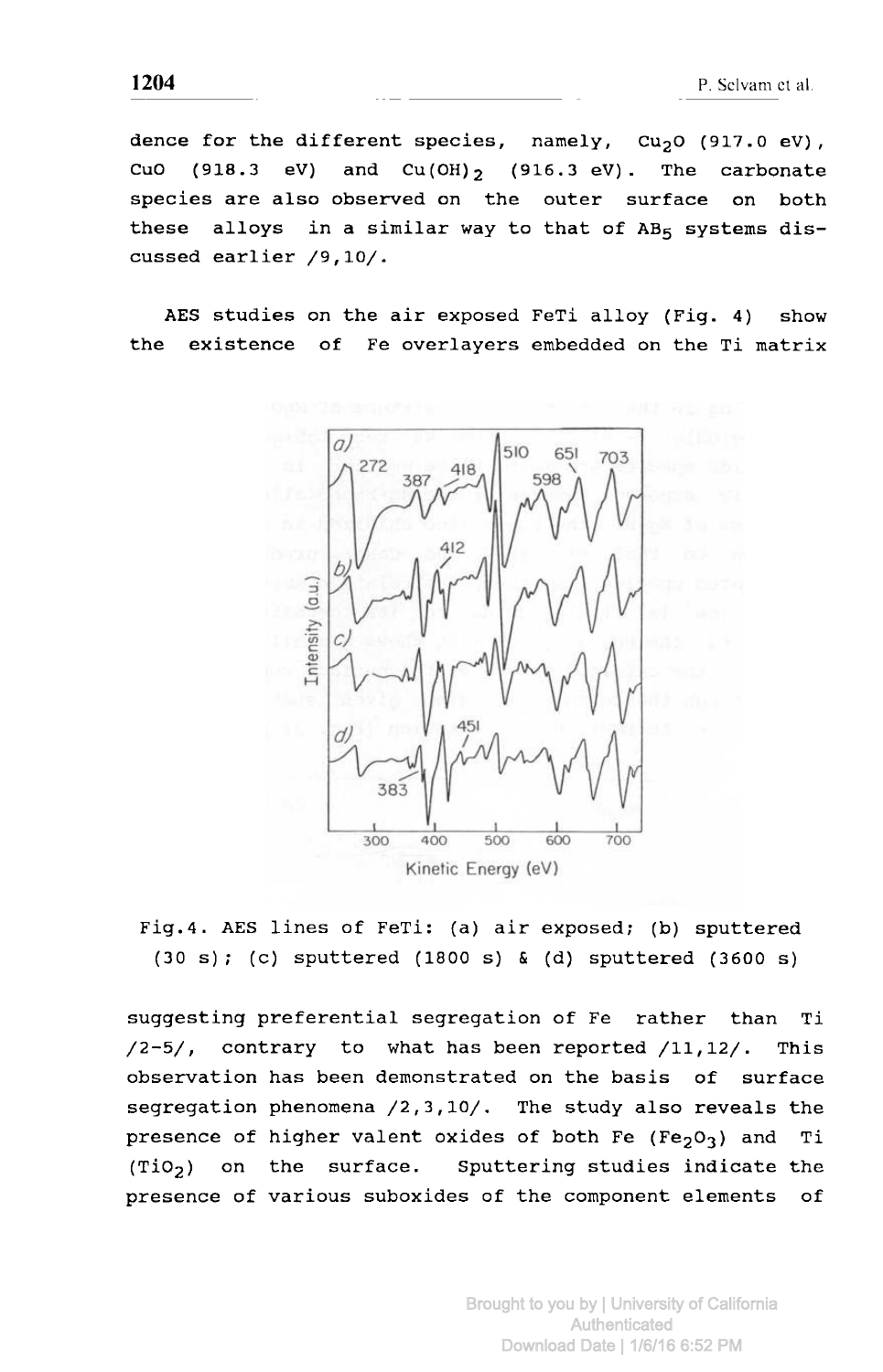the material. The results are supported by the XPS measurements reported earlier /2-5/. This system also shows the presence of carbonate type species, like many other alloys, upon exposure to air /9,10/.

### Conclusion

In summary, it is pointed out that all the alloys under investigation, namely, LaNi $_5$ , CaNi $_5$ , Mg<sub>2</sub>Ni, Mg<sub>2</sub>Cu and FeTi undergo surface decomposition and oxidation, producing <sup>a</sup> variety of oxygen containing species of the constituent elements upon exposure to air. However, the concentrations of the products differ considerably based on their reactiveness towards various gas molecules. Moreover, among the oxygenated species themselves, for example, oxides, hydroxides and carbonates, the concentrations vary markedly, especially for the non-transition metals. In addition, the surface compositions differ considerably from system to system mainly because of their very different surface segregation behaviours.

We are grateful to RSIC, IIT, Madras for the ESCA and AES measurements. Our thanks to Professor K. Yvon, University of Geneva for the encouragement and support.

#### References

- 1. Selvam, P., Viswanathan, B., Swamy, C.S. and Srinivasan V., Int. J. Hydrogen Energy, 11,169(1986).
- 2. Selvam, P., Ph.D. Thesis, Indian Institute of Technology, Madras, 1987.
- 3. Selvam, P., Viswanathan, B., Swamy, C.S. and Srinivasan, V., Proc. 8th Natl. Symp. on Challenges in Catalysis - Sci. & Technol., PDIL, Sindri, 12-14 Feb. 1987, p-306.